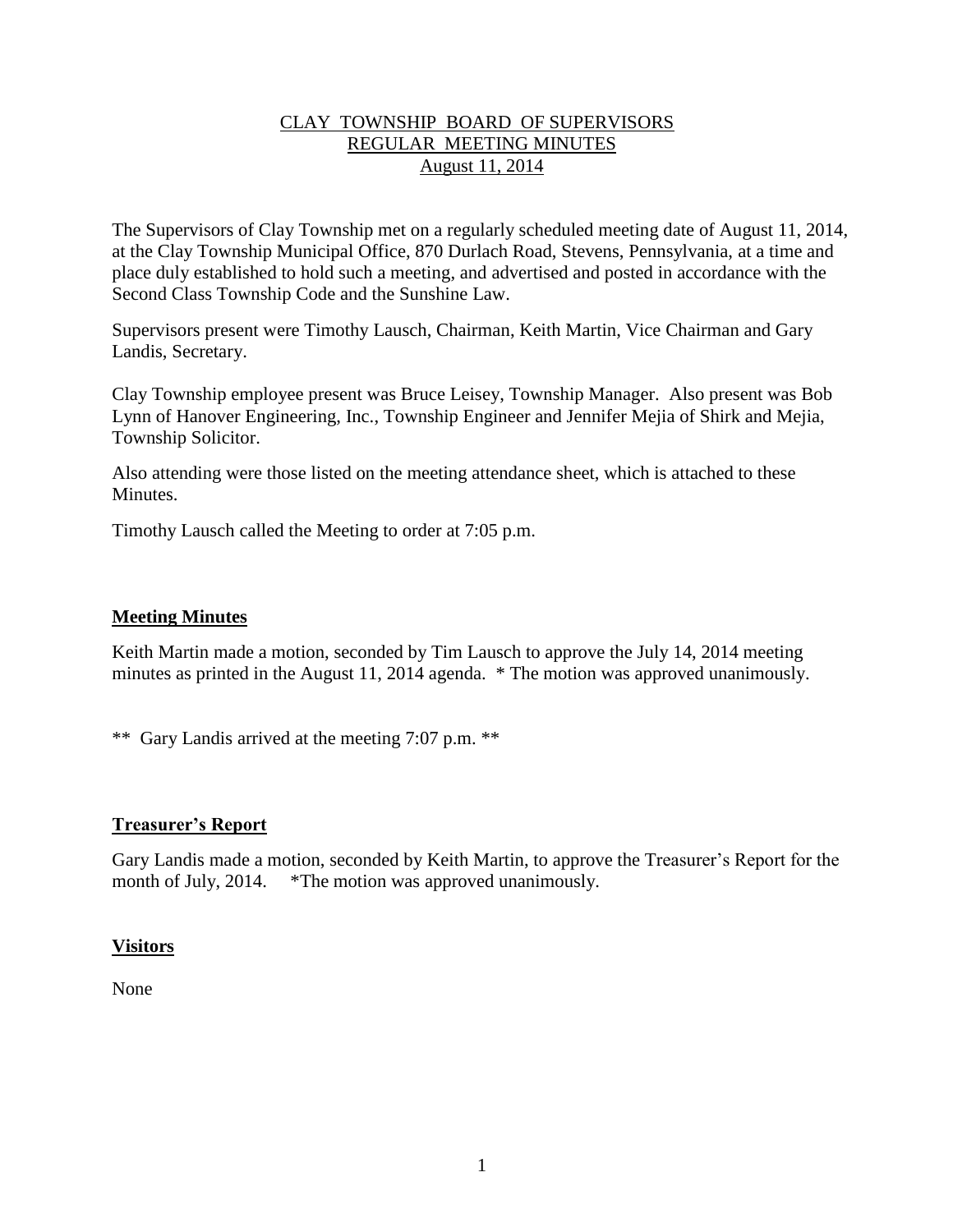# **Engineer's Report**

1. Fox Creamery – Waiver of Clear Site Triangle Restriction

Howard Horst, Horst Signs and Robert and Corey Fox, Developers reviewed the waiver request with the Board of Supervisors. The new proposed sign for the creamery will encroach in the clear sight triangle of the intersection of Rt 322 and North Clay Road but will not be closer to the road than the existing sign. The proposed sign would not be visible from the road if it was placed outside the clear site triangle requirement. It should be noted that there is no impact to the required safe stopping sight distance as defined and regulated by PennDOT at this intersection. The provided exhibits indicate that the clear sight triangle will be improved from the previous sign.

Keith Martin made a motion, seconded by Gary Landis to approve waiver of SALDO Section 602N1 – Clear Site Triangles – to allow the new proposed sign to be placed in the clear sight triangle as indicated on the drawing submitted by Horst Signs. \* The motion was unanimously approved.

\*\* Keith Martin excused himself from the meeting due to a conflict of interest involving the next matter on the Agenda, in that Supervisor Martin has, and may in the future, at times been employed by the Developer \*\*

2. Countryside Enterprises – Escrow Release Request

Bob Lynn reviewed the escrow release request with the Board of Supervisors.

Gary Landis made a motion, seconded by Tim Lausch to approve Escrow Release in the amount of \$355,922.90. Escrow in the amount of \$89,373.45, including stormwater management facilities, erosion and sedimentation control, street and parking lot improvements, landscaping and lighting, miscellaneous items, 10% of the total cost for contingencies and 5% of the total cost for construction observation will be retained. \* The motion was unanimously approved.

\*\* Keith Martin returned to the meeting \*\*

### **New Business**

1. 2110 West Main Street – Relief from fence type, size and location requirement

Travis Weaver of 2110 West Main Street installed a fence along the front and side of his property without knowledge that he needed a permit. Mr. Weaver is asking the Board of Supervisors for relief the fence is 6' high, solid and is installed on the property line which is in violation of the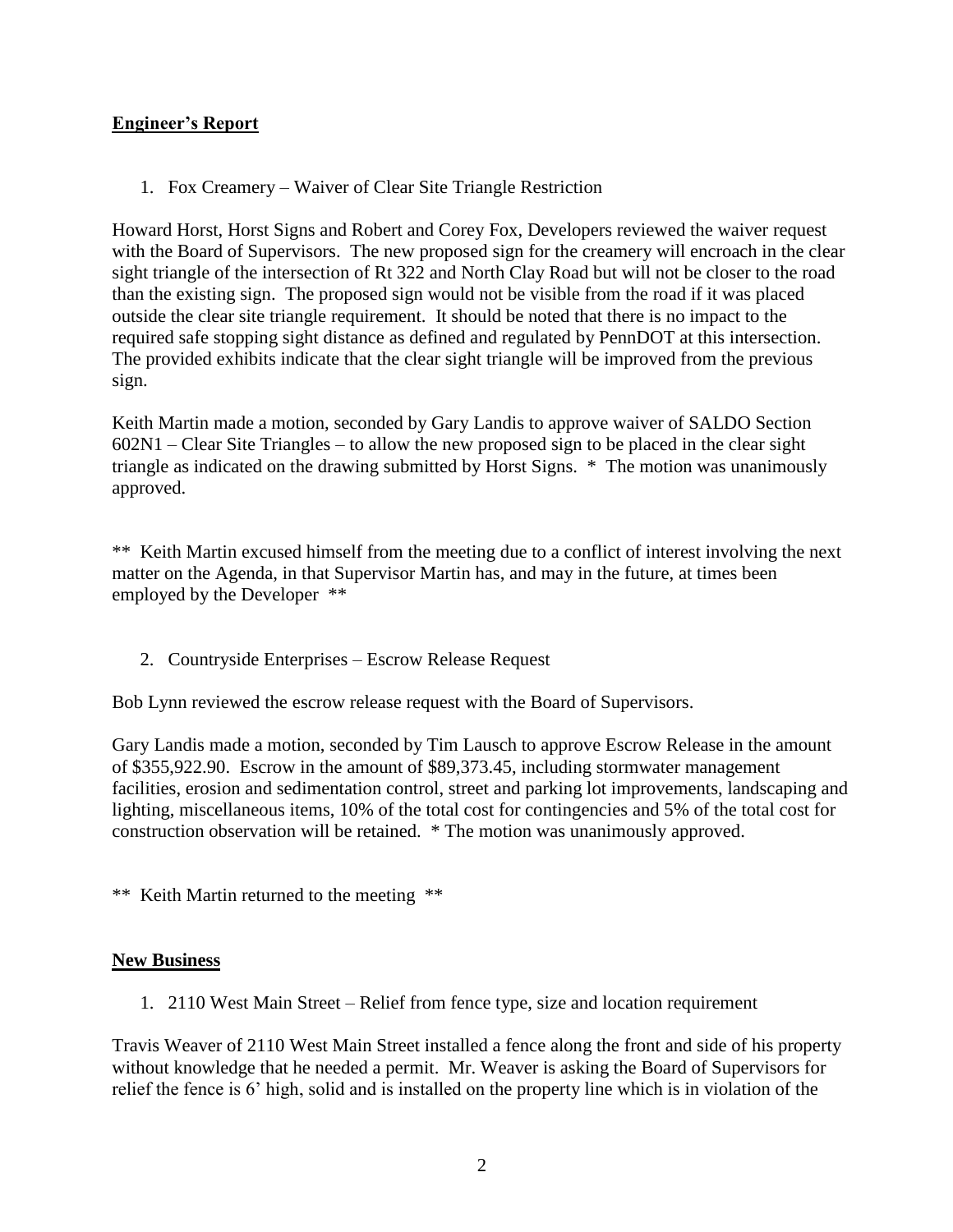Township Ordinances. Mr. Weaver submitted a signed letter from his neighbor indicating his approval of the location, type and size of the fence.

Keith Martin made a motion, seconded by Gary Landis to approve relief from Chapter 10, Sections 104b, 104h and 104i of the Clay Township Code of Ordinances contingent on Mr. Weaver obtaining a permit for the fence.  $*$  The motion was unanimously approved.

2. National Night Out

Chief Steffen updated the Board on the activities during the National Night Out event.

Gary Landis would like to thank the Northern Lancaster Country Regional Police department for organizing National Night Out event.

# **Old Business**

1. Village of Clay Sewer Feasibility Study

Bruce Leisey updated the Board of Supervisors on the process.

Keith Martin made a motion, seconded by Gary Landis to approve advertising of a meeting on Wednesday, August  $27<sup>th</sup>$  at 7:00 pm to meet with property owners to discuss sewage disposal options and concerns. \* The motion was approved unanimously.

2. Draft False Alarm Ordinance

There was further discussion on the proposed False Alarm Ordinance. The Board of Supervisors is inclined to adopt at a later date after the draft ordinance is reviewed by the NLCRPD Solicitor.

# **New Business - Cont**

3. Advertise Road Tour Meeting

Gary Landis made a motion, seconded by Keith Martin to authorize advertising for the annual Road Tour meeting on Wednesday, September  $3^{rd}$  at 7:30 am. \* The motion was unanimously approved.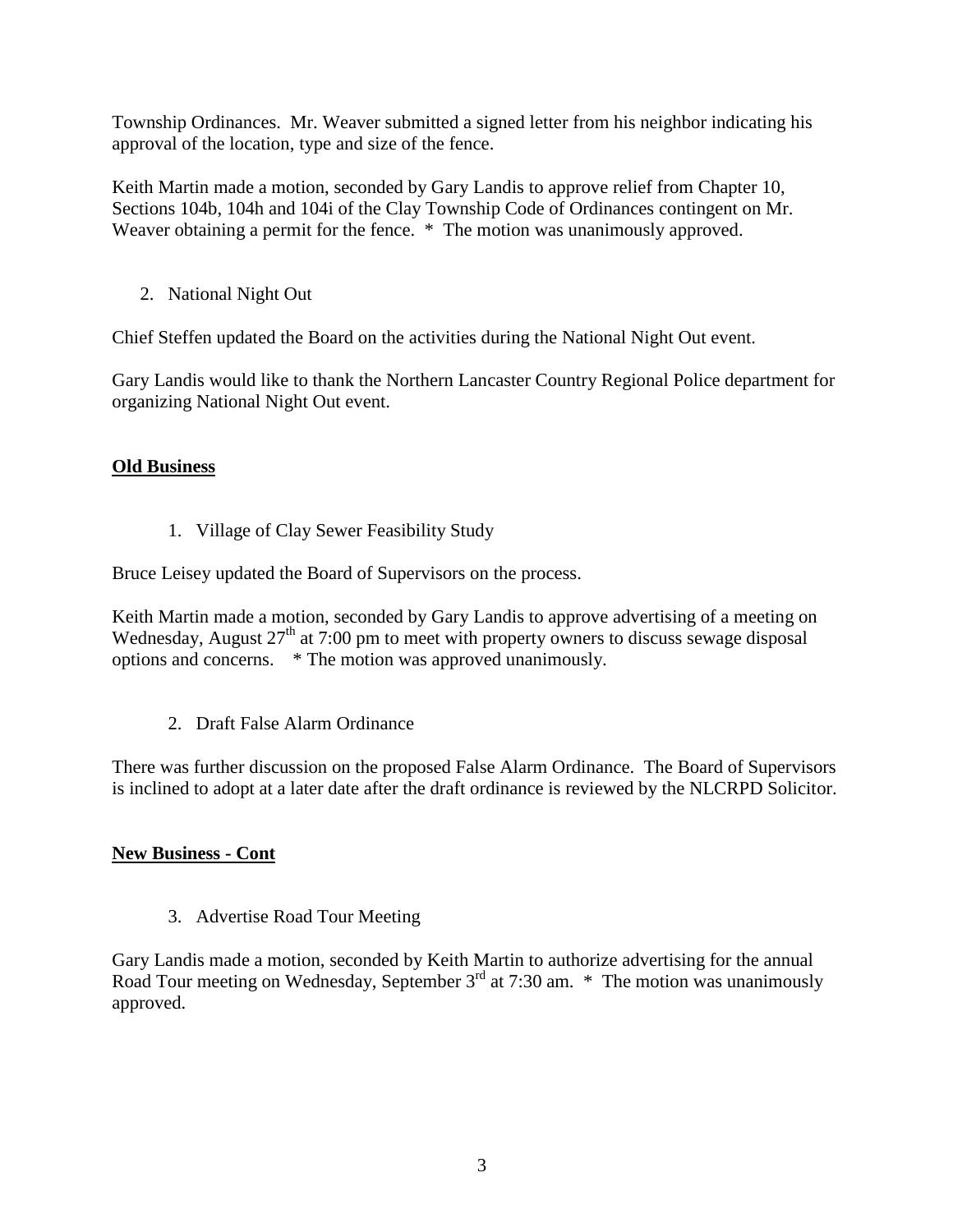# **Old Business - Cont**

3. Rock Road Bridge

This item was tabled at the July Board of Supervisors meeting. The Board of Supervisors agreed to table at this time and review during the 2015 budget process.

# **Executive Session**

Keith Martin made a motion, seconded by Gary Landis to enter into Executive Session to discuss personnel issues and potential litigation issues. \* The motion was unanimously approved.

Keith Martin made a motion, seconded by Gary Landis to exit Executive Session. \* The motion was unanimously approved.

1. Response to correspondence receive from counsel of Ephrata Property Management, LLC

After review, the Board of Supervisors authorized the Township Solicitor to inform Ephrata Property Management, LLC counsel that the Board of Supervisors directed the Township Engineer to investigate the matter to determine the present condition's from an engineering perspective. The Board of Supervisor's will respond in a timely fashion after it is able to review the current conditions and possible solutions.

2. Red Maple Mobile Home Park Lot #4

The Board of Supervisors authorized the Building Code Official to meet with the owner of Red Maple Mobile Home Park to review unresolved issues with the mobile home located on Lot #4.

3. E. L. Lankowski Escrow Release

The Board of Supervisors approved a one (1) lot subdivision for Mr. Lankowski (Plan 05-09) in 2009 at which time he posted a cash escrow in the amount of \$7,934.00. Mr. Lankowski sold the lot to his son who was planning to develop the lot. Circumstances have arrised and the lot will not be developed in the near future.

Gary Landis made a motion, seconded by Keith Martin to approve cash escrow release in the amount of \$7,934.00, contingent on receiving written request from Mr. Lankowski. \* The motion was approved unanimously.